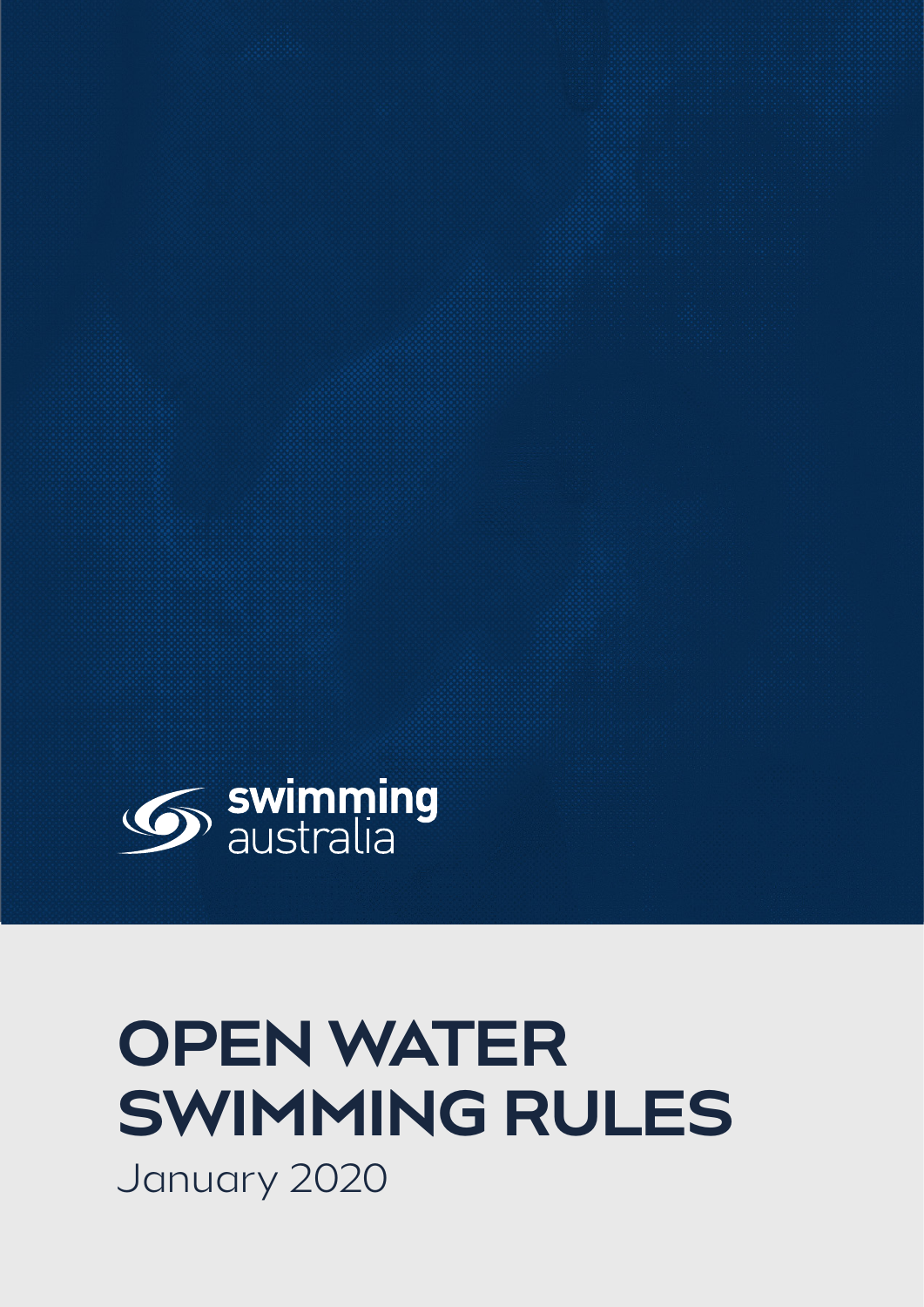

## **SWIMMING AUSTRALIA OPEN WATER SWIMMING RULES**

All Swimming Australia Open Water Swimming Championships and Open Water Swimming competitions shall be governed by Swimming Australia Open Water Swimming Rules and By-Laws.

NOTE: (Swimming Australia has crossed referenced FINA rules by sub-text where its rule and that of FINA are identical. Where the rule is prefaced by "A" it is a Swimming Australia rule or does not follow FINA Rule sequence).

#### **OWS1** FINA OWS1 **DEFINITIONS**

- OWS1.1. **OPEN WATER SWIMMING** shall be defined as any competition that takes place in rivers, lakes, oceans or water channels, dams, or rowing courses except for 10km events.
- OWS<sub>1</sub>11 FINA OWS1.1.1 **MARATHON SWIMMING** shall be defined as any 10km event in open water competitions.
- AOWS1.2 All age swimmers for Australian Open Water Championships shall have their age determined as at 31 December of the year of the competition.
- AOWS1.2.1 All open swimmers for Australian Open Water Championships shall have their age determined as at the first day of competition.

#### **AOWS2** FINA OWS5 **THE VENUE**

- AOWS2.1 Swimming Australia Open Water Swimming Championships shall be conducted over distances and at a venue and course approved by Swimming Australia.
- AOWS2.2 FINA OWS5.2 The course shall be in water that is subject to only minor currents or tide and may be salt or fresh water.
- AOWS2.3 FINA OWS5.3 All available precautions will be implemented to ensure the suitability and safety of swimmers at the chosen venue. A certificate of suitability for use of the venue shall be issued by the appropriate local health and safety authorities. In general terms the certification must relate to water purity and to physical safety from other considerations.
- AOWS2.4 FINA OWS5.4 The minimum depth of water at any point on the course shall be 1.40 metres.
- AOWS2.5 FINA OWS5.5 The water temperature should be a minimum of 16°C and a maximum of 31°C. It should be checked the day of the race, two hours before the start, in the middle of the course at a depth of 40cm. This control should be done in the presence of a commission made up of the following persons present: a referee, a member of the organising committee and one coach from the teams present designated during the technical meeting.
- AOWS2.5.1 FINA OWS5.5.1 The Safety Officer shall monitor temperature conditions periodically during the race.
- AOWS2.6 FINA OWS5.6 All turns/alterations of course shall be clearly indicated. Directional buoys which are alterations of the course shall be of a different colour to guidance buoys.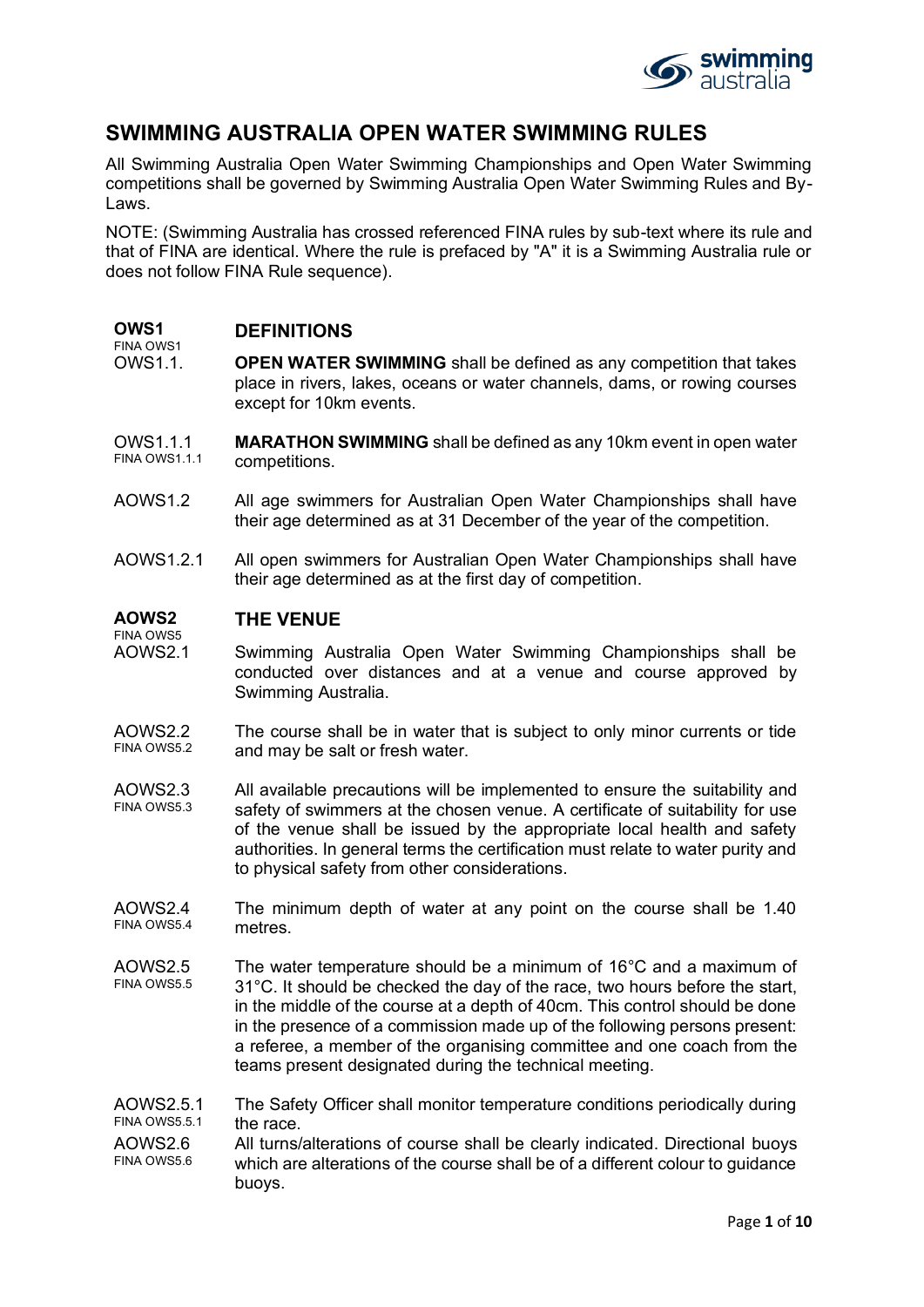

- AOWS2.7 FINA OWS5.7 A clearly marked craft or platform, containing a Turn Judge, shall be positioned at all alterations of course in such a manner as not to obstruct a swimmer's visibility of the turn.
- AOWS2.8 FINA OWS5.8 All feeding platforms, turning apparatus and Turn Judges craft /platforms shall be securely fixed in a position and not be subject to tidal, wind or other movements.

AOWS2.9 FINA OWS5.9 The final approach to the finish shall be clearly defined with markers of a distinctive colour, and, shall comprise the boundary of the course.

AOWS2.10 FINA OWS5.10 The finish shall be clearly defined and marked by a vertical face.

#### **AOWS3 OFFICIALS**

FINA OWS2 AOWS3.1 FINA OWS2

The following officials shall be appointed at Open Water Swimming competitions:

- A Chief Referee (one per race)
- Referees (two minimum, additional Referees proportional to race entries)
- Chief Timekeeper plus two Timekeepers
- Chief Finish Judge plus two Finish Judges
- Safety Officer
- Medical Officer
- Course Officer
- Clerk of the Course
- Recorder
- Race Judges (one per swimmer) except for events with a course of 10km or less
- Turn Judges (one per alteration of course)
- Feeding Platform Judge (when feeding platforms are used)
- Starter
- **Announcer**
- NOTE: No official can act in more than one role simultaneously. They may only undertake a new role after all of the obligations of their previous role have been fulfilled.
- AOWS3.2 For events of 10km or less the Safety Officer and Course Officer's positions and duties may be combined.

#### **AOWS4** FINA OWS3 **DUTIES OF OFFICIALS**

## **THE CHIEF REFEREE shall:**

- AOWS4.1 FINA OWS3.1 Have full control and authority over all officials and shall approve their assignments and instruct them regarding all special features or regulations related to the competition. The Chief Referee shall enforce all the rules and decisions of Swimming Australia and shall decide all questions relating to the actual conduct of the competition, the final settlement of which is not otherwise covered by these rules.
- AOWS4.2 FINA OWS3.2 Have authority to intervene in the competition at any stage to ensure that the rules are observed.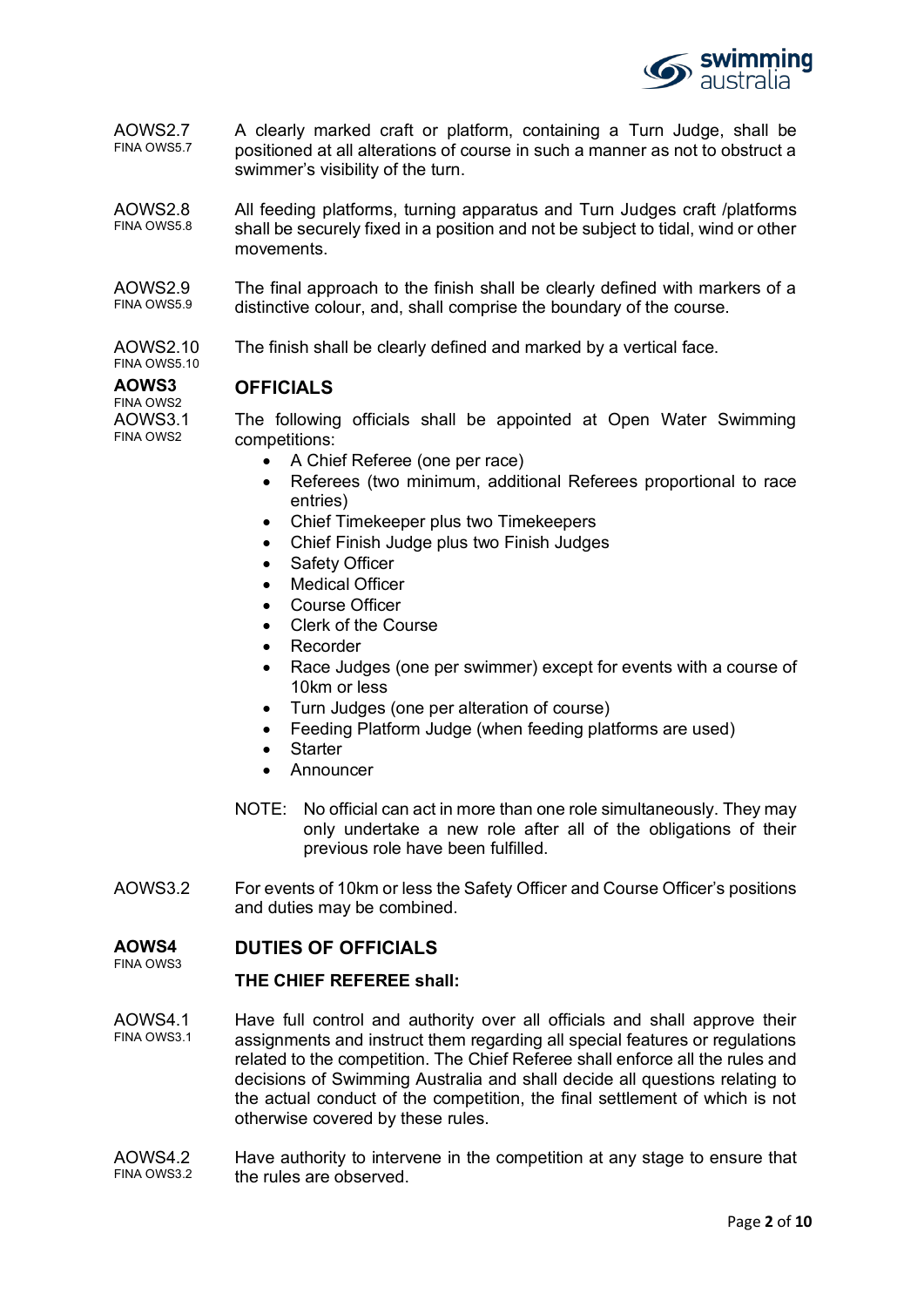

- AOWS4.2.1 FINA OWS3.2.1 In case of hazardous conditions that jeopardise the safety of the swimmers and the officials, in conjunction with the Safety Officer, the Chief Referee can stop the race.
- AOWS4.3 Adjudicate on all protests related to the competition in progress.
- AOWS4.4 FINA OWS3.4 Give a decision in cases where the Judges' decisions and times recorded do not agree.
- AOWS4.5 FINA OWS3.5 Signal to swimmers, by raised flag and short blasts on a whistle, that the start is imminent and when satisfied indicate by pointing the flag at the Starter that the competition may commence.
- AOWS4.6 FINA OWS3.6 Disqualify any swimmer for any violation of the Rules that the Chief Referee personally observes or which is reported to the Chief Referee by other authorised officials. Notwithstanding the provisions of OWS6.3 hereof the Chief Referee may decide to enforce the disqualification at the end of the race.
- AOWS4.7 FINA OWS3.7 Ensure that all necessary officials for the conduct of the competition are at their respective posts. The Chief Referee may appoint substitutes for any who are absent, incapable of acting or found to be inefficient. The Chief Referee may appoint additional officials if considered necessary.
- OWS4.8 FINA OWS3.8 Receive all reports prior to the start of the race and at the conclusion of the race from the Clerk of the course, Recorder, Course Officer and Safety Officer; to ensure all swimmers are accounted for.

## **THE REFEREES shall:**

FINA OWS3.3

- AOWS4.9 FINA OWS3.9 Have authority to intervene in competition at any stage to ensure that Swimming Australia rules are observed.
- AOWS4.10 FINA OWS3.10 Disqualify any swimmer for any violation of the rules that the Referee personally observes.

## **THE STARTER shall:**

AOWS4.11 FINA OWS3.11 Start the race in accordance with AOWS5 following the signal by the Chief Referee.

## **THE CHIEF TIMEKEEPER shall**:

- AOWS4.12 FINA OWS3.12 Assign at least two Timekeepers to their positions for the start and finish.
- AOWS4.13 FINA OWS3.13 Ensure that a time check is made to allow all persons to synchronise their watches with the official running clocks fifteen minutes before start time.
- AOWS4.14 FINA OWS3.14 Collect from each Timekeeper a card showing the time recorded for each swimmer, and, if necessary, inspect their watches.
- AOWS4.15 FINA OWS3.15 Record or examine the official time on the card for each swimmer.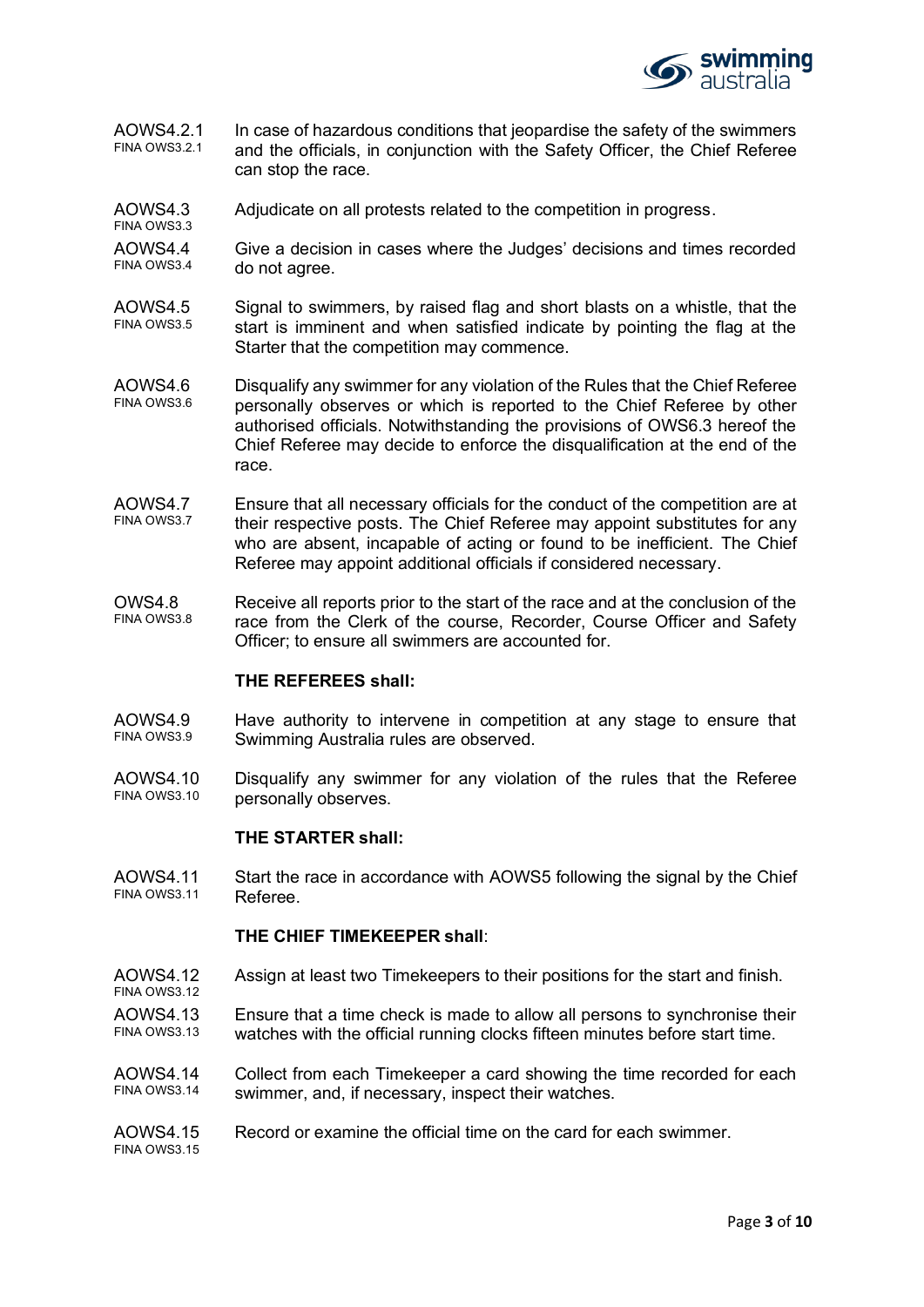

## **TIMEKEEPERS shall**:

- AOWS4.16 FINA OWS3.16 Take the time of each of swimmer/s assigned. The watches must have memory and print out capability and shall be certified correct to the satisfaction of the Management Committee.
- AOWS4.17 FINA OWS3.17 Start their watches at the starting signal, and only stop their watches when instructed by the Chief Timekeeper.
- AOWS4.18 FINA OWS3.18 Promptly after each finish record the time and swimmer's number on the time card and turn it over to the Chief Timekeeper.

NOTE: When Automatic Officiating Equipment is used, the same complement of hand timers is to be used.

#### **THE CHIEF FINISH JUDGE shall:**

- AOWS4.19 FINA OWS3.19 Assign each Judge to a position.
- AOWS4.20 FINA OWS3.20 Record and communicate any decision received from the Referees during the competition.
- OWS4.21 FINA OWS3.21 Collect after the race, signed results sheets from each Finish Judge and establish the result and placings which shall be sent directly to the Chief Referee.
- AOWS4.22 FINA OWS3.22 Confirm to each Race Judge their escort boat and instruct them in their duties.

NOTE: FINA OWS3.23 omitted as it is a duplication of FINA OWS3.20

AOWS4.23 FINA OWS3.24 Collect after the race, signed sheets from each Race Judge of their observations during the race which shall be sent directly to the Chief Referee.

#### **FINISH JUDGES, (two) shall:**

- AOWS4.25 FINA OWS3.25 Be positioned in line with the finish where they shall have at all times a clear view of the finish.
- AOWS4.26 FINA OWS3.26 Record after each finish the placing of the swimmers according to the assignment given.

NOTE: Finish Judges shall not act as Timekeepers in the same event.

## **EACH RACE JUDGE shall:**

- AOWS4.27 FINA OWS3.27 Be positioned in an escort safety craft (where applicable), assigned by random draw prior to the start, so as to be able to observe, at all times, their appointed swimmer.
- AOWS4.28 FINA OWS3.28 Ensure at all times that the rules of competition are complied with, violations being recorded in writing and reported to a Referee at the earliest opportunity.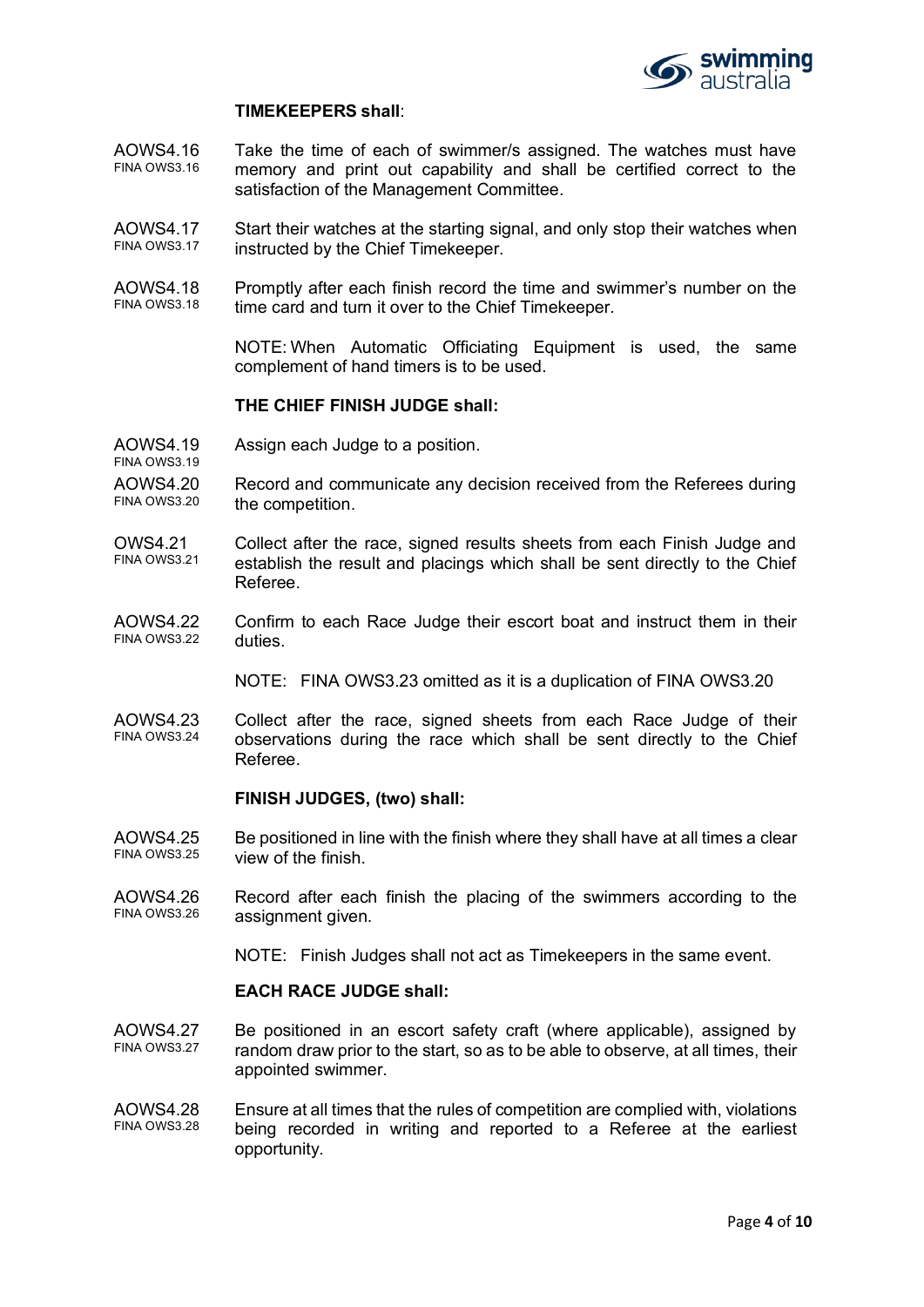

AOWS4.29 FINA OWS3.29 Have the power to order a swimmer from the water upon expiry of any time limit so ordered by the Chief Referee.

AOWS4.30 FINA OWS3.30 Ensure that the Race Judge's appointed swimmer does not take unfair advantage or commit unsporting impediment on another swimmer and if the situation requires, instruct a swimmer to maintain clearance from any other swimmer.

## **TURN JUDGES shall:**

- AOWS4.31 FINA OWS3.31 Be positioned so as to ensure all swimmers execute the alterations in course as indicated in the competition information documents and as given at the pre-race briefing.
- AOWS4.32 FINA OWS3.32 Record any infringement of the turn procedures on the record sheets provided and indicate the infringement at the time by blasts on a whistle; then immediately communicate the infringement to the Chief Referee.
- AOWS4.33 FINA OWS3.33 Promptly upon completion of the event deliver the signed record sheet to the Chief Finish Judge.

## **THE SAFETY OFFICER shall:**

- AOWS4.34 FINA OWS3.34 Be responsible to the Chief Referee for all aspects of safety related to the conduct of the competition.
- AOWS4.35 FINA OWS3.35 Check that the entire course, with special regard to the start and finish areas, is safe, suitable, and free of any obstruction.
- AOWS4.36 FINA OWS3.36 Be responsible for ensuring that sufficient powered safety craft are available during the competition so as to provide full safety backup to the escort safety craft.
- AOWS4.37 FINA OWS3.37 Provide prior to the competitions to all swimmers a tide/current chart clearly indicating the time of tide changes on the course and showing the effect of tides or current on a swimmer's progress along the course.
- AOWS4.38 FINA OWS3.38 In conjunction with the Medical Officer, advise the Chief Referee if, in their opinion, conditions are unsuitable for staging the competition and make recommendations for the modification of the course or the manner in which the competition is conducted.

## **THE MEDICAL OFFICER shall:**

- AOWS4.39 FINA OWS3.39 Be responsible to the Chief Referee for all medical aspects related to the competition and swimmers.
- AOWS4.40 FINA OWS3.40 Inform the local medical facilities of the nature of the competition and ensure that any casualties can be evacuated to medical facilities at the earliest opportunity.
- AOWS4.41 FINA OWS3.41 In conjunction with the Safety Officer, advise the Chief Referee if, in their opinion, conditions are unsuitable for staging the competition and make recommendations for the modification of the course or the manner in which the competition is conducted.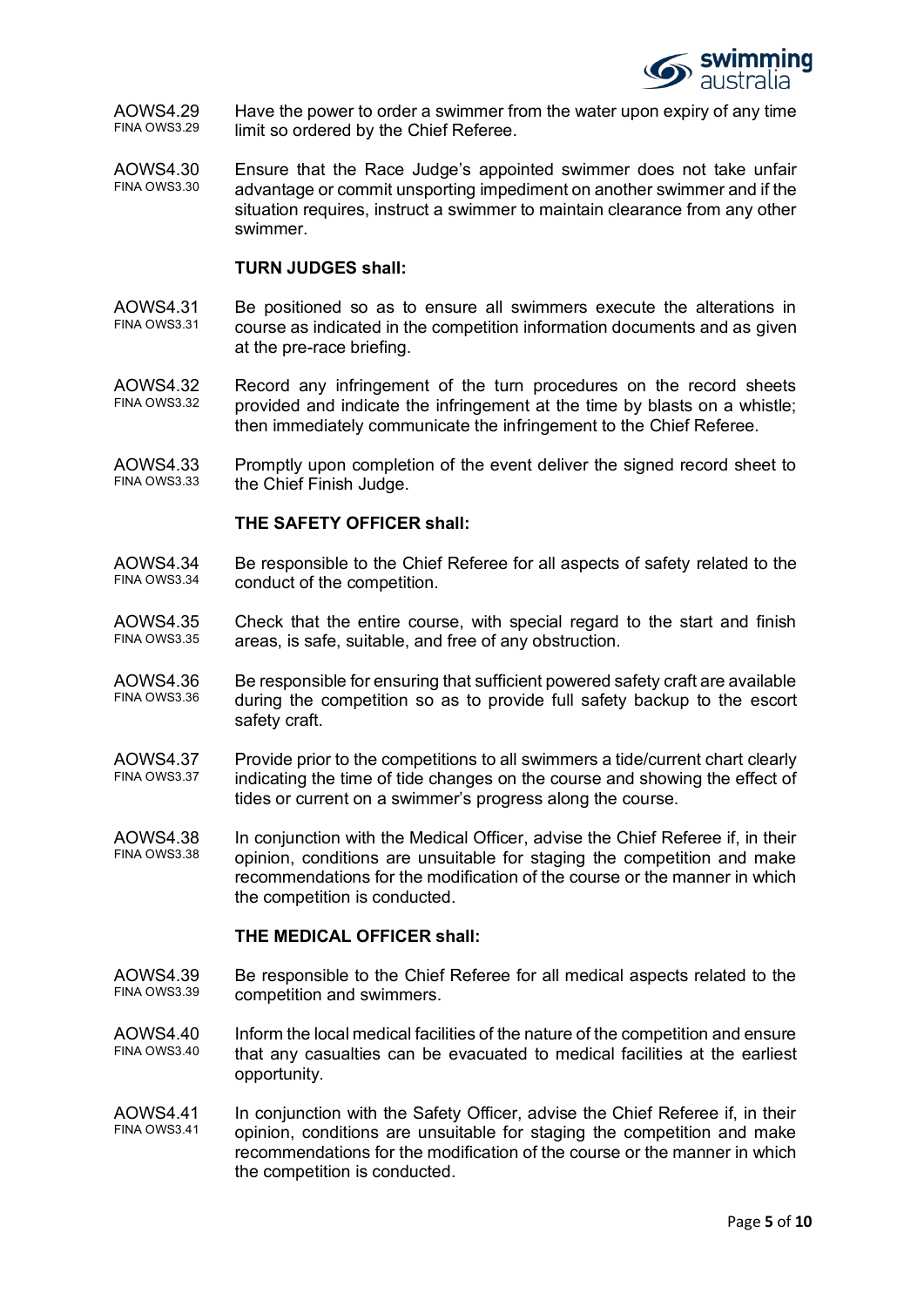

## **THE COURSE OFFICER shall:**

- AOWS4.42 FINA OWS3.42 Be responsible to the Management Committee for the correct survey of the course.
- AOWS4.43 FINA OWS3.43 Ensure the start and finish areas are correctly marked and all equipment has been correctly installed and, where applicable, is in working order.
- AOWS4.44 FINA OWS3.44 Ensure all course alteration points are correctly marked, and manned prior to the commencement of the competition.
- AOWS4.45 FINA OWS3.45 With the Referee and Safety Officer inspect the course and markings prior to the commencement of competition.
- AOWS4.46 FINA OWS3.46 Ensure that Turn Judges are in position prior to the start of the competition and report this to the Chief Referee.

## **THE CLERK OF THE COURSE shall:**

- AOWS4.47 FINA OWS3.47 Assemble and prepare competitors prior to each event and ensure proper reception facilities at the finish are available for all swimmers.
- AOWS4.48 FINA OWS3.48 Ensure each swimmer is identified correctly with their race number and that all swimmers have trimmed fingernails and toenails and are not wearing any jewellery, including watches.
- AOWS4.49 FINA OWS3.49 Be certain all swimmers are present in the assembly area at the required time prior to the start.
- AOWS4.50 FINA OWS3.50 Keep swimmers and officials informed of the time remaining before the start at suitable intervals until the last five minutes, during which one-minute warnings shall be given.
- AOWS4.51 FINA OWS3.51 Be responsible for ensuring that all clothing and equipment left in the start area is transported to the finish area and kept in safekeeping.
- AOWS4.52 FINA OWS3.52 Ensure that all swimmers leaving the water at the finish have the basic equipment required for their wellbeing should their own attendants not be present at that time.

## **THE RECORDER shall:**

.

- AOWS4.53 FINA OWS3.53 Record withdrawals from the competition, enter results on official forms, and maintain record for team awards as appropriate.
- AOWS4.54 FINA OWS3.54 Report any violation to the Chief Referee on a signed card detailing the event, the swimmer's number and rule infringement.

## **EACH FEEDING PLATFORM JUDGE shall:**

AOWS 4.55 FINA OWS3.55 Be responsible for the management of the activity and the swimmers' authorised representatives present on the platform, in accordance with Swimming Australia rules.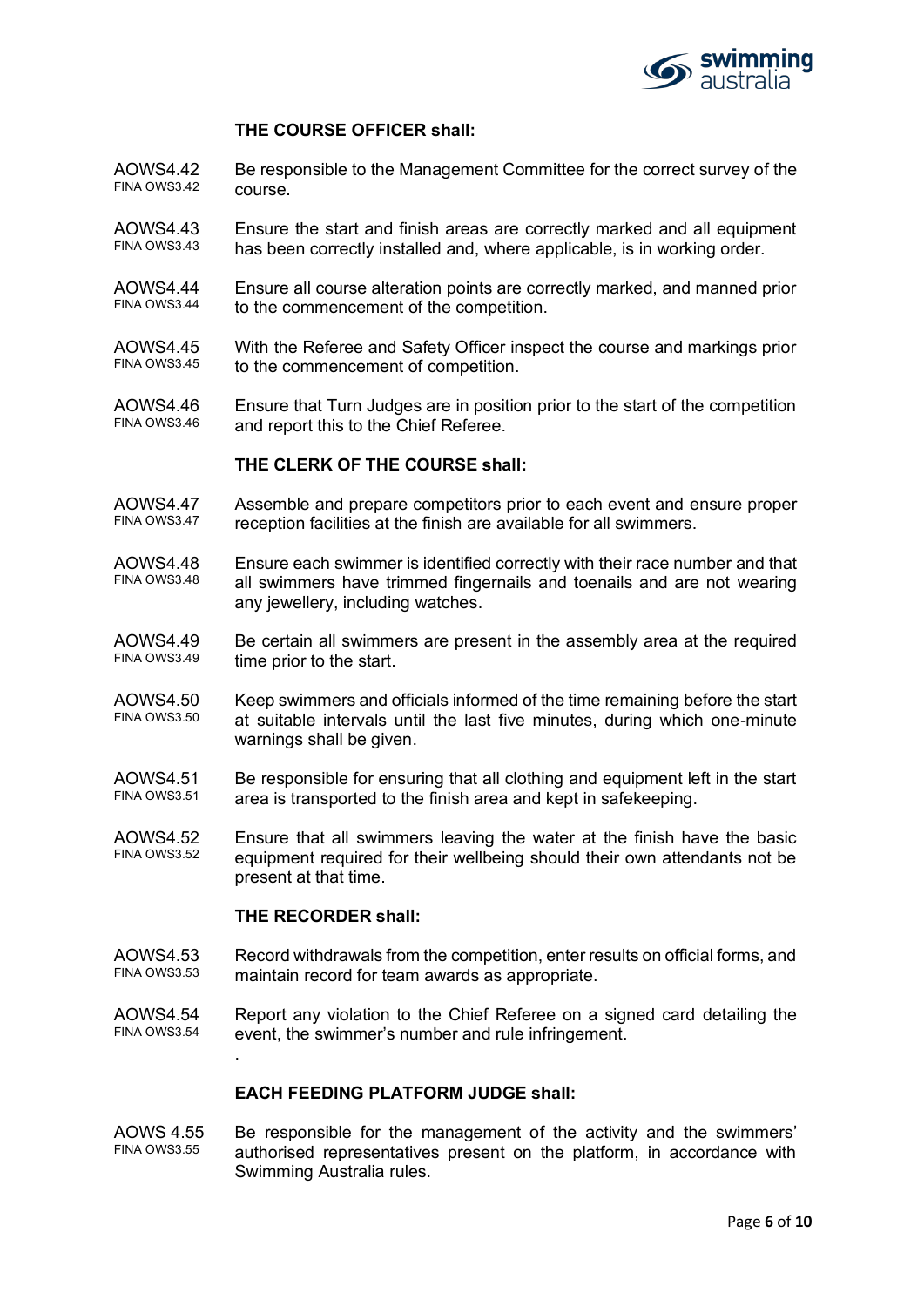

#### AOWS5 FINA OWS4 **THE START**

OWS5.1 FINA OWS4.1 All Open Water competitions shall start with all swimmers standing on a fixed platform or in water depth sufficient for them to commence swimming on the start signal.

- AOWS5.1.1 FINA OWS4 11 When starting from a fixed platform, swimmers shall be assigned a position on the platform as determined by random draw.
- AOWS5.2 FINA OWS4.2 The Clerk of the course shall keep swimmers and officials informed of the time before the start at suitable intervals and at one-minute intervals for the last five minutes.
- AOWS5.3 FINA OWS4.3 When the numbers of entries dictate, the start shall be segregated in the men's and women's competitions. The men's event shall always start before the women's event.
- AOWS5.4 FINA OWS4.4 The start line shall be clearly defined by either overhead apparatus or by removable equipment at water level.
- AOWS5.5 FINA OWS4.5 The Chief Referee shall indicate by a flag held upright and short blasts on a whistle when the start is imminent and indicate that the competition is under Starter's orders by pointing the flag at the Starter.
- AOWS5.6 The Starter shall be positioned so as to be clearly visible to all swimmers.
- AOWS5.6.1 FINA OWS4.6.1 On the Starter's command "take your marks" they shall take up a starting position immediately in line with the start line where a platform is not used, or with at least one foot at the front of the platform.
- AOWS5.6.2 FINA OWS4 6.2 The Starter will give the starting signal when he/she considers all swimmers are ready.
- AOWS5.7 FINA OWS4.7 The start signal shall be both audible and visual.
- AOWS5.8 FINA OWS4.8 If in the opinion of the Chief Referee unfair advantage has been gained at the start, the offending swimmer will be given a yellow or red flag in accordance with OWS 6.3.
- AOWS5.9 FINA OWS4.9 All escort safety craft shall be stationed prior to the start so as not to interfere with any swimmer, and if picking up their swimmer from behind shall navigate in such a way as not to manoeuvre through the field of swimmers.
- AOWS5.10 FINA OWS4.10. Although they may start together, in all other respects the men's and women's competitions shall be treated as separate events.

#### OWS6 **FINA OWS6 THE RACE**

FINA OWS4.6

OWS6.1 FINA OWS6.1 All open water competitions shall be freestyle events and swimmers are required to complete the whole course, respecting all designated turning buoys and course boundaries.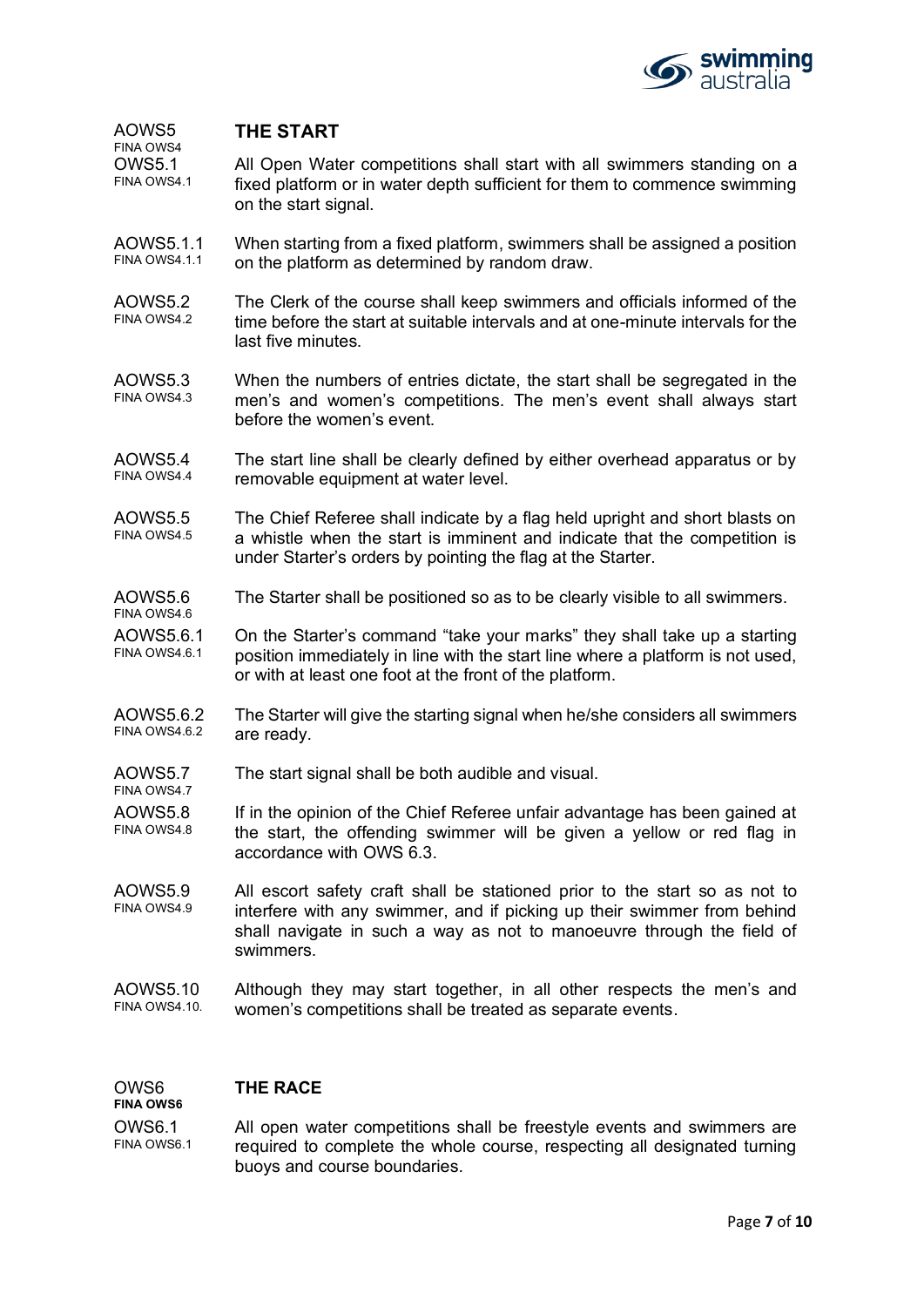

OWS6.2 FINA OWS6.2 Race Judges shall instruct any swimmer who is, in their opinion, taking unfair advantage by pacing or slip streaming with the escort craft to move clear.

#### OWS6.3 **Disqualification Procedure**

FINA OWS6.3

OWS6.3.1 FINA OWS6.3.1

If in the opinion of the Chief Referee or Referees any swimmer, or swimmer's approved representative, or escort safety craft, takes advantage by committing any violation of the rules by making intentional contact with any swimmer, the following proceeding shall apply:

## **1st Infringement:**

A yellow flag and a card bearing the swimmer's number shall be raised to indicate and to inform the swimmer that he is in violation of the rules.

#### **2nd Infringement:**

A red flag and a card bearing the swimmer's number shall be raised by the Referee (AOWS4.6, AOWS4.10) to indicate and to inform the swimmer that the swimmer is for the second time in violation of the rules. The swimmer shall be disqualified. The swimmer must leave the water immediately and be placed in an escort craft and take no further part in the race.

- OWS6.3.2 FINA OWS6.3.2 If in the opinion of the Referee, an action of a swimmer or an escort safety craft, or a swimmer's approved representative is deemed to be "unsporting", the Referee shall disqualify the swimmer concerned immediately.
- OWS6.4 FINA OWS6.4 Escort safety craft shall manoeuvre so as not to obstruct or place themselves directly ahead of any swimmer and not take unfair advantage by pacing or slip streaming.
- OWS6.5 FINA OWS6.5 Escort safety craft shall attempt to maintain a constant position so as to station the swimmer at, or forward of, the mid-point of the escort safety craft.
- OWS6.6 FINA OWS6.6 Standing on the bottom during a race shall not disqualify a swimmer, but they may not walk or jump.
- OWS6.7 FINA OWS6.7 With the exception of Rule OWS6.6 above, swimmers shall not receive support from any fixed or floating object and shall not intentionally touch or be touched by their escort safety craft or crew therein.
- OWS6.7.1 FINA OWS6.7.1 Rendering assistance by an official Medical Officer to a swimmer in apparent distress should always supersede official rules of disqualification through "intentional contact" with a swimmer (Rule OWS6.7).
- OWS6.8 FINA OWS6.8 For races where escort boats are used, each escort safety craft shall contain: a Race Judge, a person of the swimmer's choice and the minimum crew required to operate the escort safety craft.
- OWS 6.8.1 FINA OWS6.8.1 Each escort safety craft shall display the swimmer's competition number so as to be easily seen from either side of the escort safety craft.

#### OWS6.9 FINA OWS6.9 Each safety craft shall contain appropriately qualified safety personnel and the minimum crew required to operate the safety craft.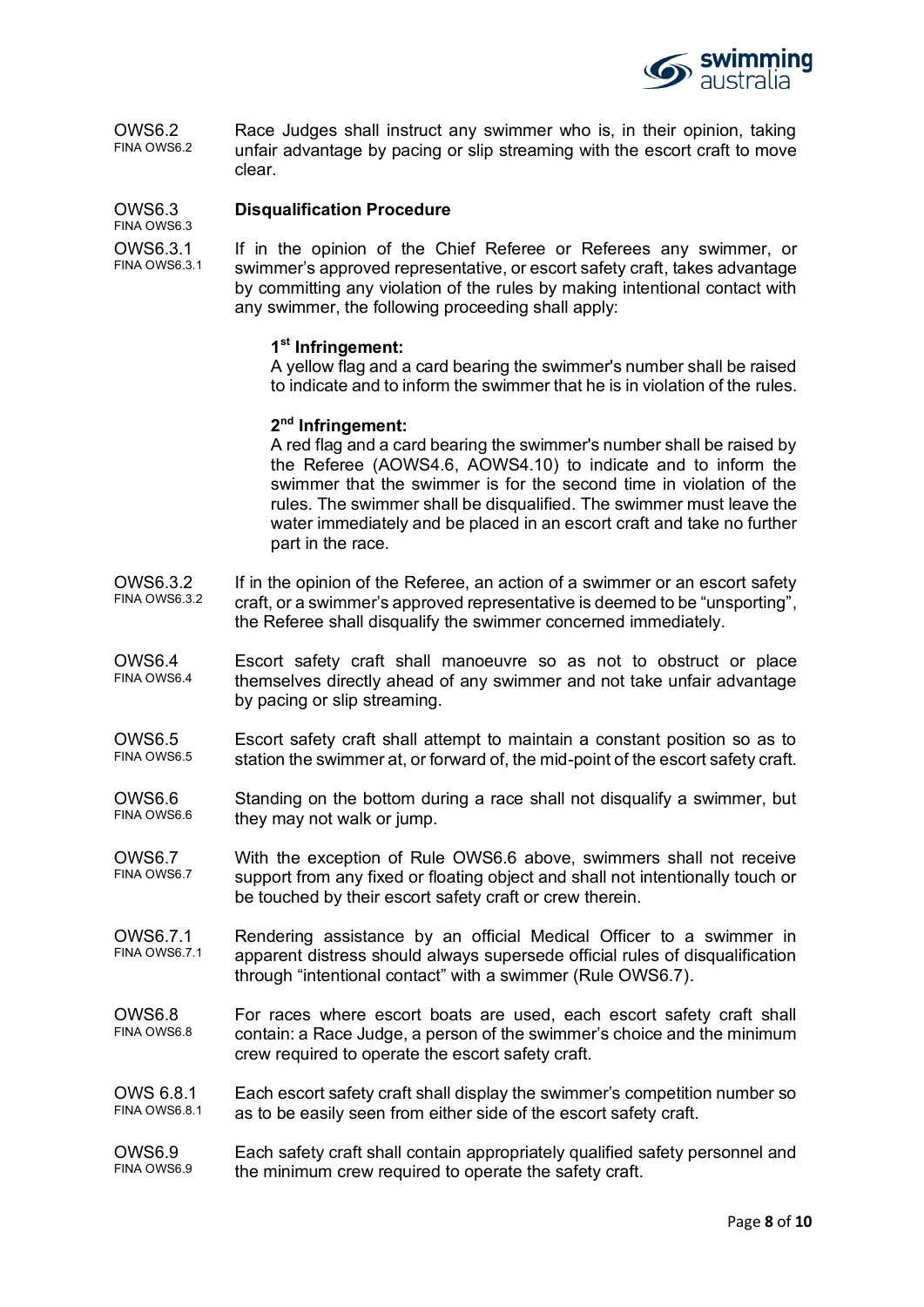

OWS6.10 FINA OWS6.10 No swimmer shall be permitted to use or wear any device which may be an aid to their speed, endurance or buoyancy. An approved swimsuit, goggles, a maximum of two caps, nose clip and earplugs may be used.

OWS6.11 FINA OWS6.11 Swimmers shall be allowed to use grease or other such substances providing these are not, in the opinion of the Chief Referee, excessive.

- OWS6.12 FINA OWS6.12 The pacing of a swimmer by another person entering the water is not permitted.
- OWS6.13 FINA OWS6.13 Coaching and the giving of instructions by the approved swimmer's representative on the feeding platform or in the escort safety craft is permitted. No whistle shall be allowed.
- OWS6.14 FINA OWS6.14 When taking sustenance swimmers may use Rule OWS6.6 provided Rule OWS6.7 is not infringed.
- OWS6.15 FINA OWS6.15 No objects can be thrown from the feeding platform to the swimmers, including sustenance. The swimmers shall receive their feeding directly from their representative by a feeding pole or by hand.
- OWS6.16 FINA OWS6.16 Feeding poles are not to exceed 5 metres in length when extended. No objects, rope or wire may hang off the end of feeding poles except for swimmers' identification, which is allowed to be attached to the feeding pole but may not exceed the size of 30cm x 20cm.
- OWS6.17 FINA OWS6.17 In all events, time limits shall apply as follows from the finish time of the first swimmers: 15 minutes per 5km (or part thereof) up to a maximum time limit of 120
- OWS6.17.1 FINA OWS6.17.1 Swimmers who do not finish the course within the time limit shall be removed from the water except that the Chief Referee may allow a swimmer outside the time limit to complete the course but not be eligible for any points or prizes.

#### OWS6.18 FINA OWS6.18 **Emergency Abandonment**

minutes.

- OWS6.18.1 FINA OWS6.18.1 In cases of emergency abandonment of races of 10km or less, the race will be restarted from the beginning at the earliest possible moment.
- OWS6.18.2 FINA OWS6.18.2 In cases of emergency abandonment for any race of longer than 10km, where the race has been underway for at least three hours, the final ranking will be as reported by the Chief Referee. If three hours of the race has not been completed, it will be restarted from the beginning at the earliest moment possible.
- AOWS6.19 SAL OWS6 17.2 Where circumstances do not permit the provisions of OWS 6.18 to apply, the Chief Referee may declare a result of a race if the lead swimmer has completed at least three quarters of the race, the final ranking will be as reported by the Chief Referee.